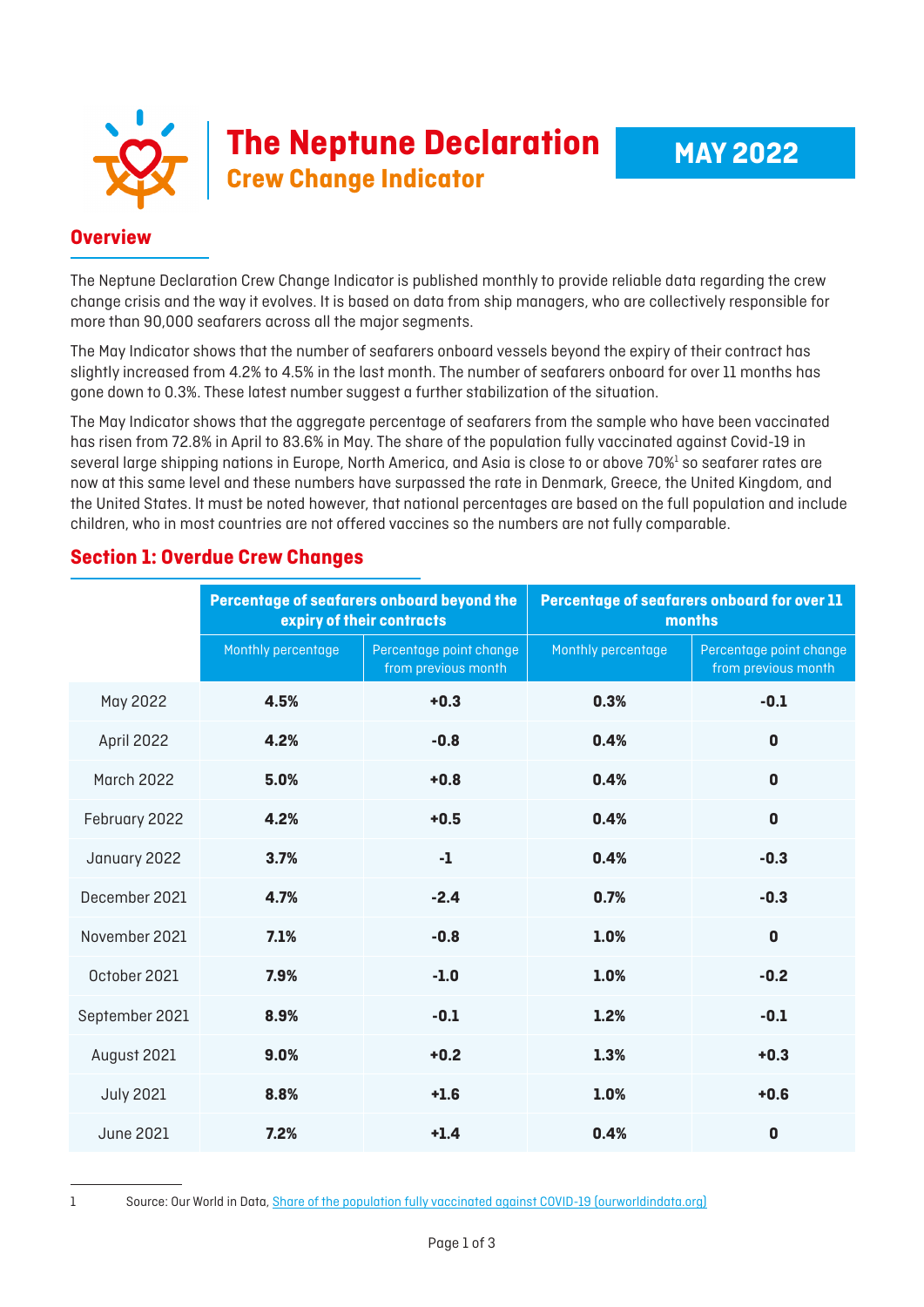| May 2021 | 5.8% | 0.4% |  |
|----------|------|------|--|
|          |      |      |  |

The data reflects the situation on the 15<sup>th</sup> day of the preceding month.

As part of their reporting, the contributing ship managers have also highlighted the following key developments that have impacted crew changes in the past month.

- The impact of the situation in Ukraine continues to be felt on crew changes, with ship managers citing logistical challenges, especially for unvaccinated seafarers.
- Ship managers report that restrictions persist in some Asian countries, with isolation requirements for instance.
- It was noted that there has been a relaxation of rules in other Asian crew change hubs, such as Singapore, which has eased crew changes especially for vaccinated seafarers.
- Managers have also reported an improvement in flight availability.

## **Section 2: Seafarer Vaccinations**

The Indicator provides the aggregated percentage of seafarers from the sample who have been vaccinated and provides an overview of seafarer vaccination trends, as well as the pace at which these increase month by month.

The May Indicator shows that **83.6%** of seafarers from the sample have been vaccinated.2 This corresponds to an increase of 6.4 percentage points since April.

|                   | Percentage of seafarers from the sample who have been vaccinated |                                             |  |  |
|-------------------|------------------------------------------------------------------|---------------------------------------------|--|--|
|                   | Monthly percentage                                               | Percentage point change from previous month |  |  |
| May 2022          | 83.6%                                                            | $+6.4$                                      |  |  |
| April 2022        | 77.2%                                                            | $+4.4$                                      |  |  |
| <b>March 2022</b> | 72.8%                                                            | $+6$                                        |  |  |
| February 2022     | 66.8%                                                            | $+7$                                        |  |  |
| January 2022      | 59.8%                                                            | $+10.3$                                     |  |  |
| December 2021     | 49.5%                                                            | $+8.5$                                      |  |  |
| November 2021     | 41%                                                              | $+9.9$                                      |  |  |
| October 2021      | 31.1%                                                            | $+9.2$                                      |  |  |
| September 2021    | 21.9%                                                            | $+6.6$                                      |  |  |
| August 2021       | 15.3%                                                            | ٠                                           |  |  |

The data reflects the situation on the  $15<sup>th</sup>$  day of the preceding month.

<sup>2</sup> The data has been collected from leading ship managers who have made great efforts in addressing the crisis. It is expected the percentage is likely to overestimate the actual proportion of vaccinated seafarers.